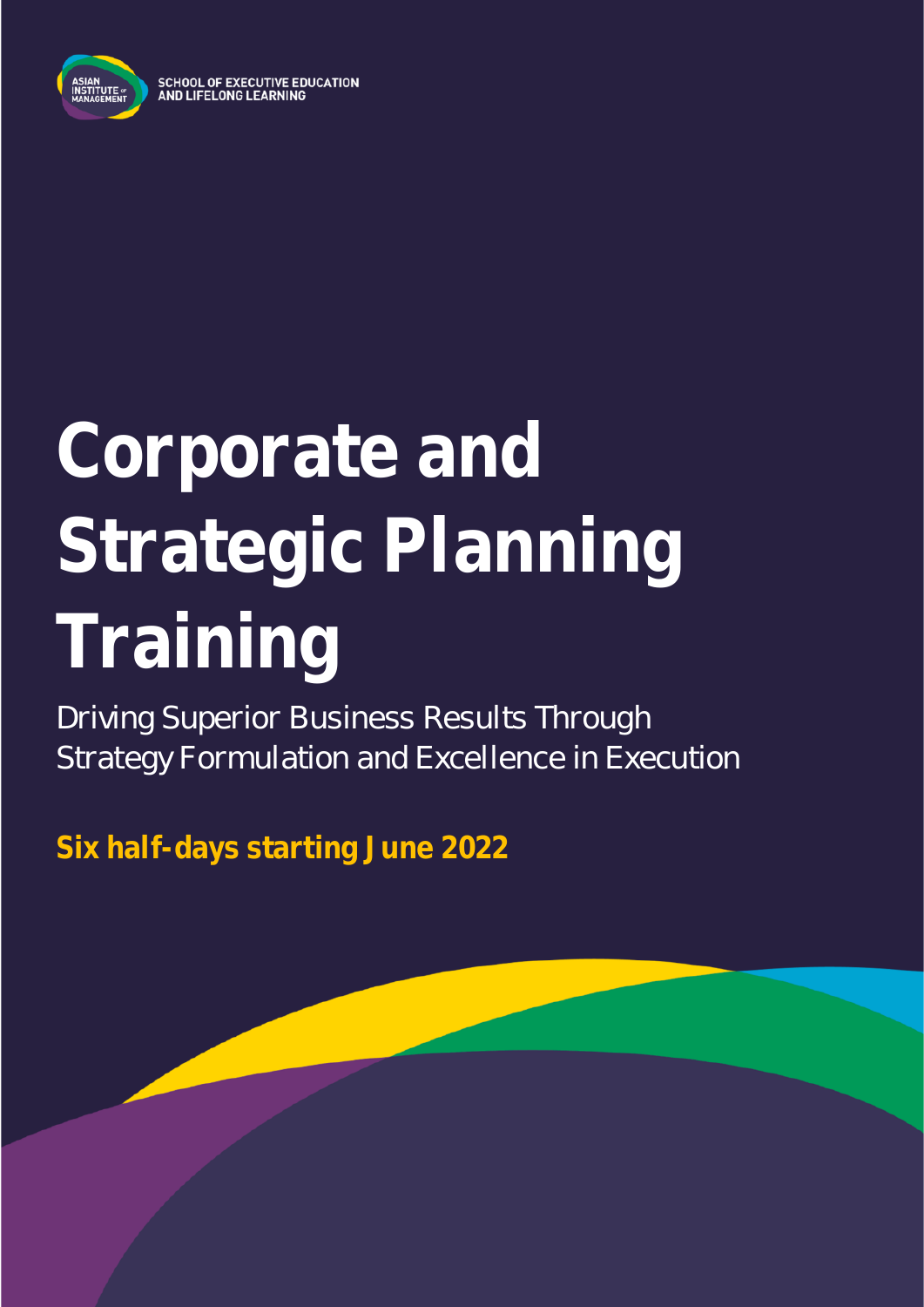## **Corporate and Strategic Planning**

Driving Superior Business Results Through Strategy Formulation and Excellence in Execution

Businesses of all sizes require Strategic Planning to establish an organizational direction. Effective Strategic Planning is the key to achieving growth and success; however, even great strategies fail when executed poorly. While a well-planned business strategy plays a pivotal role in defining the business direction, which includes long-term goals, action plans, and decisionmaking processes, its full effect can only be realized through excellent execution.

This program will expound on the processes that bridge the gap between strategy planning and strategy execution. It will develop business leaders' critical thinking capabilities, broaden their understanding of strategic management, and strengthen their program and project management skills. Reinforced by insights from the program, participants are expected to display improved articulation of financial trends, possess organization-level thinking, and be equipped with the skills and competencies to turn the company's strategy into exceptional results.

#### **PROGRAM OBJECTIVES**

This program aims to:

- Broaden the participants' understanding of strategic management •
- Develop business acumen and critical thinking
- Develop capabilities and competence in creating a business execution plan
- Provide practical guides in strengthening the participants' program, portfolio, and project management skills

#### **WHAT YOU WILL LEARN**

- Strategic Management
- Financial Analytics
- Business transformation
- Strategic Project Management

The program will also include two one-on-one coaching sessions for each participant after the program's conclusion. Each coaching session will run for 30 minutes and will be scheduled based on the common availability of the Faculty and the participant.

#### **KEY BENEFITS**

Participants are expected to achieve the following benefits:

- Understand the concepts of strategy, goals and execution plan and recognize their difference
- Shift mindset from individual action to organizational-level thinking
- Use critical thinking skills in driving the strategy and transforming the business
- Understand and articulate key financial metrics and trends to team members
- Better decision-making

#### **WHO SHOULD ATTEND**

This program is a must for Middle to Upper-level Managers, Functional Leaders, Sales Coordinators, and Managers from different business units who want to translate the company's strategy into exceptional results.



#### **FOR INQUIRIES:**

School of Executive Education and Lifelong Learning, Asian Institute of Management Eugenio Lopez Foundation Building, Joseph R. McMicking Campus 123 Paseo de Roxas, Makati City Philippines 1229 [SEELL@aim.edu](mailto:SEELL@aim.edu) | +632 8892 4011 | www.aim.edu

**OVERVIEW PROGRAM SCHEDULE**

June 8, 10, 15, 17, 22, 24, 2022

Wednesdays, Fridays

8:30 AM to 12:00 PM (GMT+08) on all dates

**PROGRAM FORMAT** Delivered online via live virtual interactive sessions in Zoom

With one-on-one coaching sessions

**PROGRAM FEE** PHP 30,000.00 or USD 600.00\* \*USD 1 = PHP 50.00

Let us know if you are interested to avail of early bird/group discount or discuss payment terms.

**YOUR PROGRAM FACULTY**



**Mervin L. Pobre, PhD** Clinical Professor, Strategy Asian Institute of Management

To find out how you can participate, contact us a[t SEELL@aim.edu](mailto:SEELL@aim.edu) or  $\overline{\text{visit}\text{ https://qo.aim.edu/}}$ 

Download our latest program calendar at https://go.aim.edu/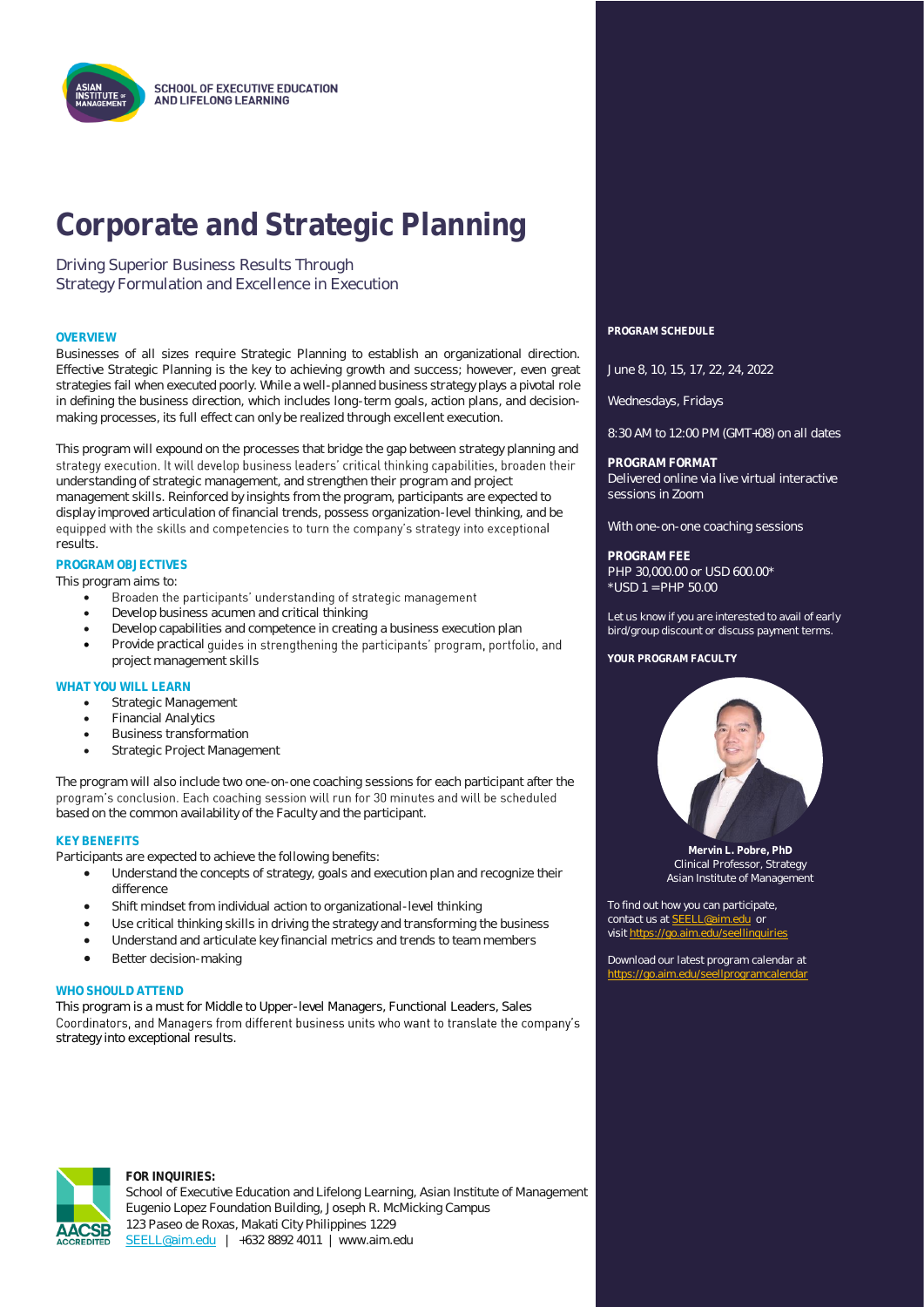

## **Your Program Faculty**



**Mervin L. Pobre, PhD** Clinical Professor, Strategy Asian Institute of Management

Mervin L. Pobre is a Clinical Professor at the Asian Institute of Management. He has a Ph.D. in Economics, an M.A. in International Public Policy at Osaka University in Japan, and a B.S. in Business Economics at the University of the Philippines. He was the Chief Strategy Officer at FWD Life Insurance and the Head of Strategic Planning and Business Development at Philam Life. Before returning to the Philippines, he was the Vice President of Account Management and Decision Science, Card Services at Wells Fargo Bank, USA, the Assistant Vice President of Marketing Analytics, Credit Card Acquisitions at Washington Mutual Bank, USA, and the Senior Manager of Risk Management at American Express, USA.



**FOR INQUIRIES:** School of Executive Education and Lifelong Learning, Asian Institute of Management Eugenio Lopez Foundation Building, Joseph R. McMicking Campus 123 Paseo de Roxas, Makati City Philippines 1229 [SEELL@aim.edu](mailto:SEELL@aim.edu) | +632 8892 4011 | www.aim.edu